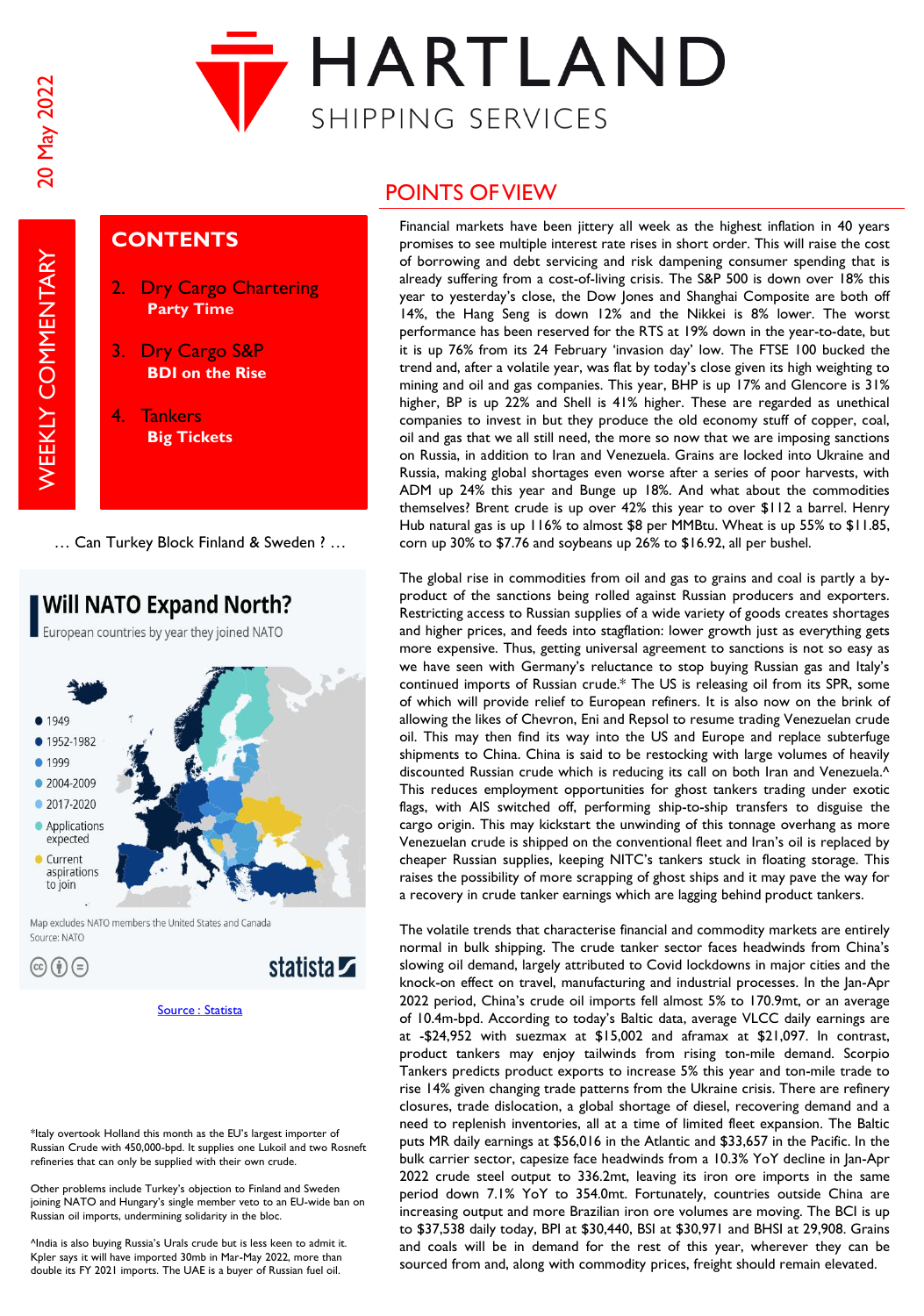

## 20 May 2022

### **Dry Cargo Chartering**

Another highly encouraging week across the **cape** markets that saw time-charter averages leap up by \$4,805, to close at \$37,538. Freight prices along the major iron ore and coal routes out of Brazil and Australia remained stable. Rio Tinto fixed *Pantagruel* built 2004 and relet by CCL for a parcel of 170,000 mtons 10% ore from Dampier to Qingdao at \$15.00 pmt for early June dates, while Louis Dreyfus chartered the Cargill relet *Worldship* built 2012 for 170,000 mtons 10% from Saldanha Bay to China at \$11.75 pmt for 6/10 June. On the coal side of things, two TBN Five Ocean ships were fixed for Kepco tenders of 140,000 mtons 10% both loading ex. Newcastle with one to Boryeong 31 May onwards at \$22.00pmt, and the other to Dangjin for 1/5 June at \$22.44 pmt. Additionally, it was reported that *Aquasurfer* built 2013 and relet by CCL was chartered by Vale for 170,000 mtons 10% from Teluk to Qingdao at \$11.75 pmt for 28/30 May.

Overall it was a steady week for the **panamax** size tonnage, that initially saw rates dipping before recovering again. Time-charter averages ended up at \$30,440 up by \$895 from our last report. In the Atlantic, we heard that *Star Atlas* (81,136-dwt, 2021) was fixed with delivery passing Gibraltar for a trip via US Gulf redelivery Skaw-Gibraltar at \$29,750, while Swire took *Shandong Fu You* (81,782-dwt, 2018) delivery aps Recalada for a trip to Continent-Med range at an impressive \$52,000. Additionally, Cargill fixed *Deneb* (74,078-dwt, 2000) delivery passing Malta 10 May for a trip via North coast South America to the Far East at \$32,000. In the Indian Ocean, charterers Jaldhi fixed *Epictetus* (83,987-dwt, 2012) delivery Haldia for a trip via East coast India to China at \$44,000, and Grain Compass KFT chartered *Panamax Ostria* (76,444-dwt, 2004) delivery East coast India for a trip to the Med at \$26,000. Over in the Pacific, Oldendorff fixed *Valiant Spring* (81,920-dwt, 2015) delivery Dangjin for a NoPac round trip at \$28,750, and Panocean chartered *BBG Nanning* (81,702-dwt, 2019) delivery Wakayama for a trip via Australia to Vietnam at \$28,500. On the period front, H.Glovis took on *Maia* (82,193-dwt, 2009) delivery Qinhuangdao for trading until minimum 20 Sept 2023 maximum 20 Nov 2023 redelivery worldwide at \$25,000.

A rather lackluster week for the **supra** market with holidays in Asia and many travelling in Europe for events. The BSI closed at \$30,971, up a fraction from last week's \$30,272. From the Atlantic, little action was reported with limited enquiry from the US Gulf and further south, East Coast South America remained finely

balanced. *Navios Celestial* (58,063-dwt, 2009) open Mobile was rumored to be fixed for a trip to West coast Central America with grains, but no further details came to light. *Cas Avanca* (55,561-dwt, 2009) open Klaipeda was heard to have been fixed for a trip delivery passing Skaw to the East Mediterranean with scrap at \$25,000. From the Pacific, more cargo appeared from Indonesia but with little fixing. However, some brokers said stronger rates were being discussed across the board. *Star Cleo* (56,581 dwt, 2013) open Bohai Bay was fixed for a trip redelivery Italy at \$43,500. *Captain Dimitris* (61,245-dwt, 2016) was fixed for a trip with delivery Tagoloan and redelivery West coast India at \$40,000. From the Indian ocean, limited fixture information emerged. *DL Pansy* (57,835-dwt, 2013) open Chennai was placed on subjects for a trip via Indonesia to China at \$24,000. *Ilia* (57,970-dwt, 2009) was fixed for a trip delivery East coast India and redelivery West Africa with bagged rice at \$33,000 for the first 35 days and balance at \$36,000.

A quiet week in Europe, all the energy focused on the party events in Copenhagen and Rotterdam.

Asia and the Pacific Gulf are both firm with positive sentiments. The BHSI closed this week at \$29,908 up \$392 from last Friday. The Continent was slow with an increasing tonnage count, a 28,000-dwt fixed a trip Poland to Morocco at around \$22,000. Mediterranean was active, *Cassiopeia Star* (32,328-dwt, 2005) fixed \$20,500 from Greece for a trip via Burgas to Algeria. *Inoi* (32,301-dwt, 2010) open in Piraeus fixed a trip to USG at \$25,000 first 30 days \$30,000 thereafter. It was reported *Bunun Leader* (37,570-dwt, 2019) open Iskenderun fixed a trip to China at \$21,000, a surprisingly low number. In the Gulf, a 38,000-dwt, fixed basis delivery US Gulf for a trip to Atlantic Colombia at \$30/31,000 with Berge. A 35,000-dwt fixed Del Purto Rico redelivery Morocco at \$30/31,000. Further East, markets continued to firm across all areas. The PG is strong, with some Owners asking for mid-30's for trips to China, although *Team Challenge* (28,710-dwt, 2004) fixed Dammam to north China with petcoke at \$22000. In the Far East, a 32,000-dwt, open in South Korea was placed on subjects for a trip to South East Asia at \$24,000 but further details had yet to emerge. *Ken Hou* (29,000-dwt, 2004) fixed from Singapore via west coast Australia to China at \$26,000. The *BBC Jupiter* (37,000, 2014 ) open Hibi fixed at \$39000 for a backhaul to the Continent.

| <b>Vessel</b>        | <b>DWT</b>                   | <b>Built</b>                   | <b>Delivery</b>                      | <b>Date</b>       | <b>Redelivery</b>               | Rate (\$)               | <b>Charterers</b> | <b>Comment</b>                                            |
|----------------------|------------------------------|--------------------------------|--------------------------------------|-------------------|---------------------------------|-------------------------|-------------------|-----------------------------------------------------------|
| <b>MBA Liberty</b>   | 82,217                       | 2010                           | Taiwan                               | 16 May            | China                           | \$26,000                | Joy Ace           | Via Koolan Island                                         |
| Shandong Fu You      | 81,782                       | 2018                           | Recalada                             | 01/02 June        | Gibraltar-Skaw                  | \$52,000                | Swire             |                                                           |
| <b>BBG Nanning</b>   | 81,702                       | 2019                           | Wakayama                             | 18 May            | Vietnam                         | \$28,500                | Panocean          | Via EC Australia                                          |
| Ariana               | 76,631                       | 2005                           | <b>EC South</b><br>America           | 10 June           | Singapore-Japan                 | \$25,500                | Louis Dreyfus     | +\$1,550,000 bb                                           |
| Xin  i Xing          | 76,015                       | 2004                           | Tieshan                              | 15 May            | South China                     | \$23,000                | <b>CNR</b>        | Via Indonesia                                             |
| Captain Dimitris     | 61,245                       | 2016                           | Tagoloan                             | <b>PPT</b>        | <b>WC</b> India                 | \$40,000                | Athena Shipping   | Via Indonesia                                             |
| Star Cleo            | 56,581                       | 2013                           | Bohai Bay                            | <b>PPT</b>        | Mediterranean                   | \$43,500                | Chun An           |                                                           |
| Ocean Pilgrim        | 52,433                       | 2002                           | <b>Jakarta</b>                       | <b>PPT</b>        | China                           | \$29,000                | Tongli            | Via Indonesia                                             |
| <b>Bunun Leader</b>  | 37,570                       | 2019                           | Iskenderun                           | 15/19 May         | China                           | \$21,000                | <b>Brochart</b>   |                                                           |
| Inoi                 | 32,301                       | 2010                           | Piraeus                              | <b>PPT</b>        | <b>USG</b>                      | \$25,000 or<br>\$30,000 | T Bulk            | \$25,000 for first<br>30 days, \$30,000<br><b>Balance</b> |
| day<br>100,000       | Capesize                     |                                | Handysize                            |                   | <b>Exchange Rates</b>           |                         | <b>This week</b>  | <b>Last Week</b>                                          |
| per<br>90,000        | Panamax                      |                                | Supramax                             |                   |                                 | <b>IPY/USD</b>          | 127.89            | 129.32                                                    |
| US\$<br>80,000       |                              |                                |                                      |                   |                                 | USD/EUR                 | 1.0552            | 1.0363                                                    |
| 70,000               |                              |                                |                                      |                   |                                 |                         |                   |                                                           |
| 60,000               |                              |                                |                                      |                   | <b>Brent Oil Price</b>          |                         | This week         | <b>Last Week</b>                                          |
| 50,000               |                              |                                |                                      |                   |                                 | US\$/barrel             | 112.26            | 110.75                                                    |
| 40,000               |                              |                                |                                      |                   |                                 |                         |                   |                                                           |
| 30,000               |                              |                                |                                      |                   | <b>Bunker Prices (\$/tonne)</b> |                         | This week         | <b>Last Week</b>                                          |
|                      |                              |                                |                                      |                   |                                 | Singapore IFO           | 675.0             | 665.0                                                     |
| 20,000               |                              |                                |                                      |                   |                                 | <b>VLSFO</b>            | 943.0             | 851.0                                                     |
| 10,000               |                              |                                |                                      |                   |                                 | Rotterdam IFO           | 640.0             | 615.0                                                     |
|                      |                              |                                |                                      |                   |                                 | <b>VLSFO</b>            | 820.0             | 783.0                                                     |
| OS-Jan-22<br>2018/22 | OAXEBILL<br><b>Prices</b> 22 | Of-Thar.22<br><b>11 Mar.22</b> | AS-May-22<br>ns. Apr.22<br>20-Apr-22 | <b>20. Nat</b> 22 |                                 |                         |                   |                                                           |

**Representative Dry Cargo Market Fixtures**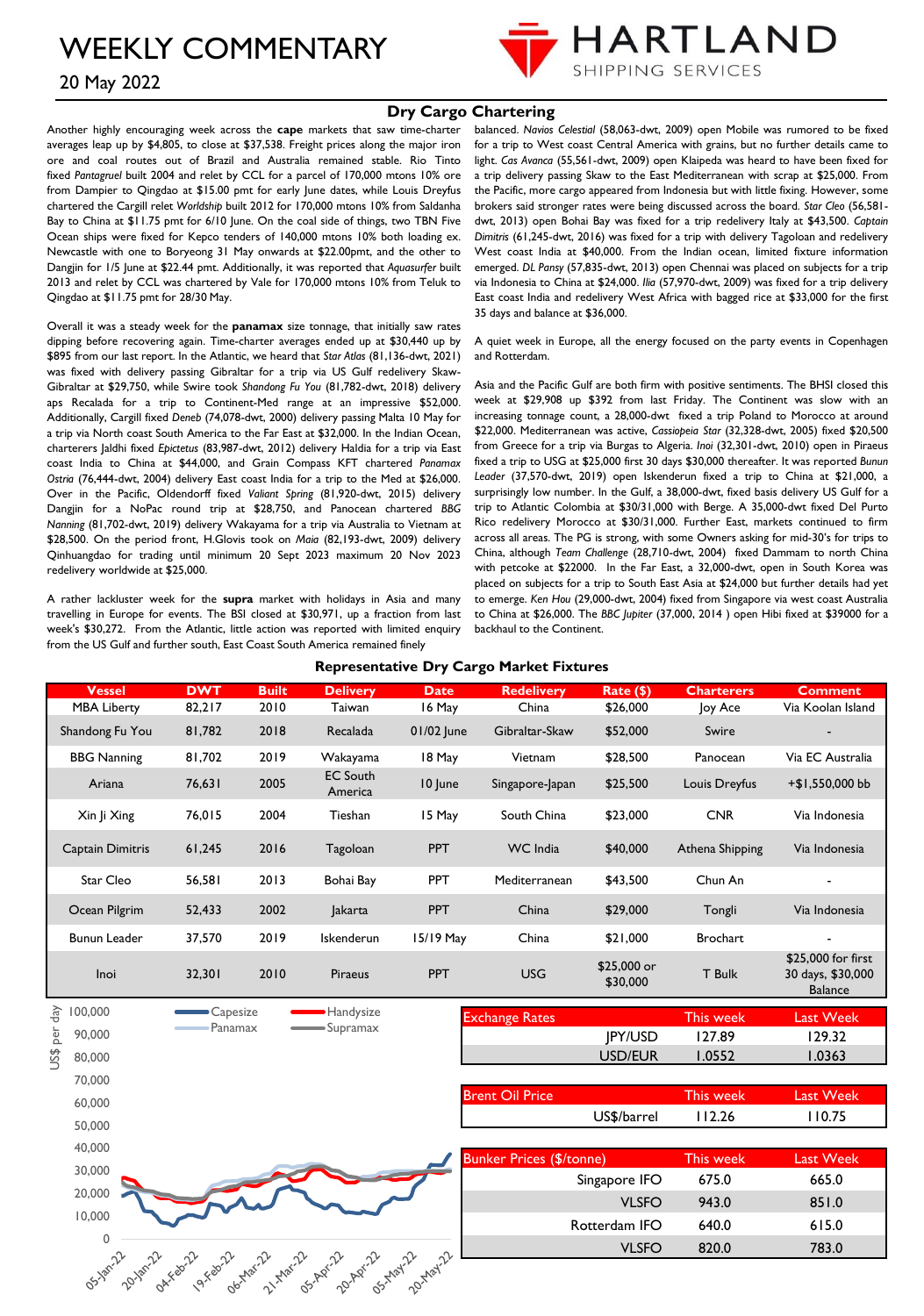

20 May 2022

### **Dry Bulk S&P**

The BDI continues its rise, surpassing last weeks previous high of 2022. So too is this true of secondhand values with further gains illustrated across the board.

We understand that the 2017 built Crown 63 design *Yangzhou Confidence* (63k-dwt, Dayang) has been sold for around \$31m with delivery scheduled for August. She passed her surveys last month and has BWTS installed. This is the first modern Chinese ultramax sale we have seen for many weeks. At the beginning of April, 2 year older (2015) Japanese built, scrubber fitted ultras were getting the same money, illustrating how far the market has continued to move over the last 2 months.

10 year old Chinese built supramaxes continue to attract interest with 2 confirmed sales this week. The 2010 built *Amoy Dream* (56k-

dwt, built Xiamen) has been sold to Chinese buyers for \$17.5m which is broadly in line with last done, whilst the 2011 *Serene Juniper* (57k-dwt, built STX Dalian, BWTS fitted) has been sold to KS buyers for \$19.2m with an 11-13 month TC attached at \$26,000 pd.

*Nicolaos A.* (53k-dwt, built 2003 New Century) has achieved a very high price of over \$14m. The same aged sistership *Elim Peace* was sold this time last month for \$12.5m.

There are a number of negotiations in play that we will be able to report further on next week, but at the time of writing, we understand *Aquadiva* (182k-dwt, built 2010, Odense) has seen excess \$31m, and the 2011 Oshima built kamsarmax *Coventry* (82kdwt) has seen excess \$26m.

| <b>Vessel</b>       | <b>DWT</b> | <b>Built</b> | Yard               | <b>Gear</b>     | <b>Buyer</b> | <b>Price</b> | <b>Comment</b>                                              |
|---------------------|------------|--------------|--------------------|-----------------|--------------|--------------|-------------------------------------------------------------|
| Aquadiva            | 182,060    | 2010         | Odense             | Gearless        | undisclosed  | \$31.00m     |                                                             |
| Coventry            | 82,464     | 2011         | Oshima             | <b>Gearless</b> | undisclosed  | \$26.00m     |                                                             |
| Chailease Blossom   | 77,684     | 2004         | <b>CSBC</b>        | Gearless        | Chinese      | \$31.00m     |                                                             |
| Yangzhou Confidence | 63,165     | 2017         | Yangzhou Dayang    | $C$ 4x35T       | undisclosed  | \$31.00m     | SS/DD passed &<br><b>BWTS</b> fitted,<br>Aug/Sept delivery  |
| Atlantic Manzanillo | 63,590     | 2016         | Shin Kasado        | $C$ 4x31 $T$    | undisclosed  | \$33.00m     |                                                             |
| Serene Juniper      | 57,185     | 2011         | <b>STX Dalian</b>  | $C$ 4x30T       | Norwegian    | \$19.20m     | with 11-13 month<br>TC attached at \$26k<br>p/d on subjects |
| Amoy Dream          | 56,873     | 2010         | Xiamen             | $C$ 4x30T       | Chinese      | \$17.50m     |                                                             |
| Nicolaos A.         | 53,806     | 2003         | <b>New Century</b> | $C$ 4x40T       | undisclosed  | \$14.10m     |                                                             |

**Reported Dry Bulk Sales**